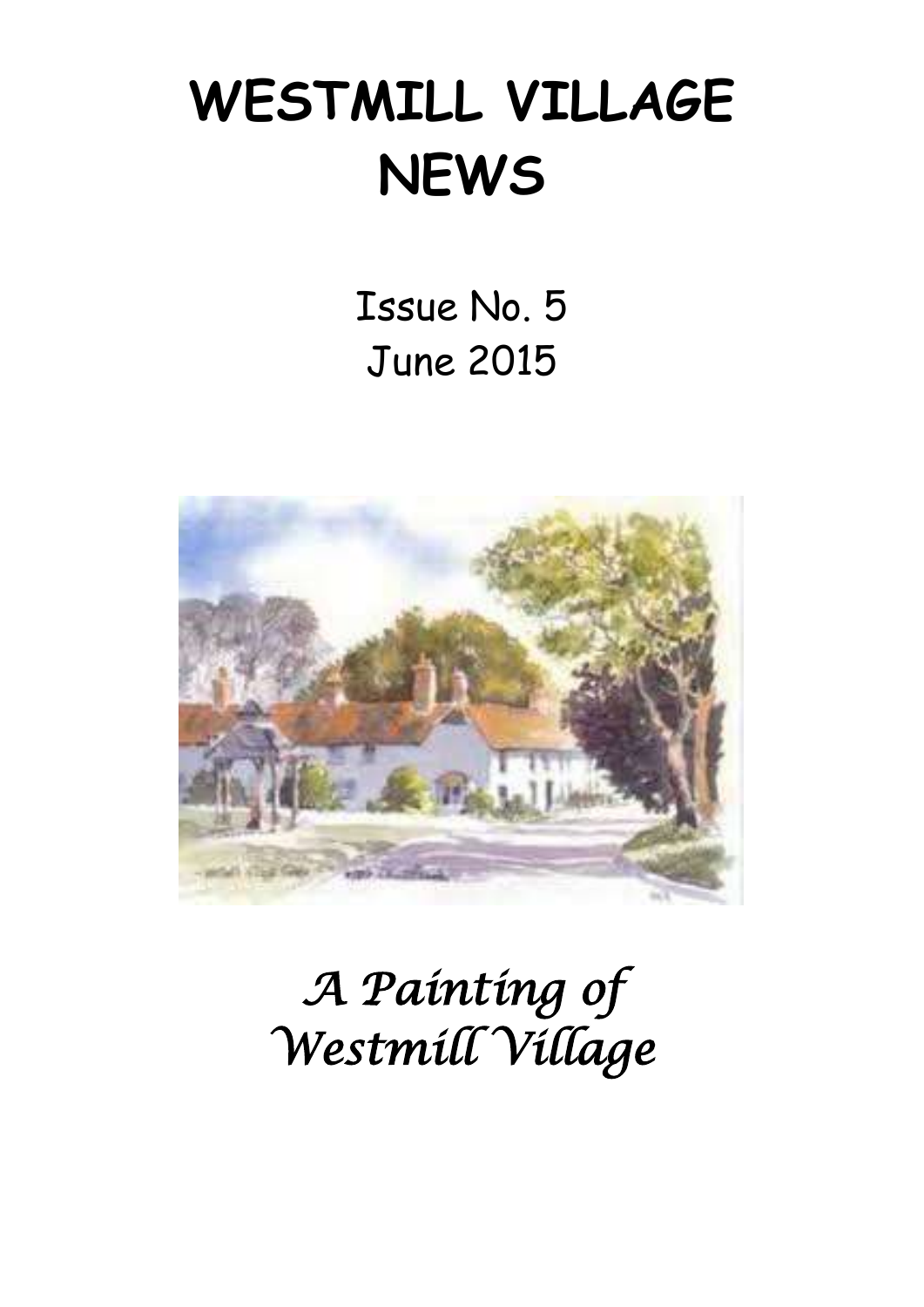#### **Westmill Parish Council**

The new 4 year term for Westmill Parish Council (WPC), commenced with the AGM in the village hall on the the 13th May 2015.

The newly appointed Parish Councillors are Diane Bowtell, David House, Michael McRae, Russell Phipps and Winston Pickup. Mike McRae was nominated as the chairman. As we currently have five councillors, we still have one vacant position, so anyone interested in becoming a councillor, please make it know to any of these councillors.

The present Councillors would like to extend their thanks and gratitude to Muriel Parsons and David McMullen, who have both served on the council for several years and have made a significant contribution to village and the WPC.

The intention is to continue to meet four times a year in the village hall, (May, September, December & March), with the option to arrange additional meetings if it is considered necessary.

WPC has in the past couple of years, received a 'New Homes Bonus' from central government, via East Herts Council. Although our parish has not built any new homes recently, we have still been allocated a small sum from the central fund, which it is intended to be spent on community projects.

In the first year this money was received, a contribution was made by WPC towards the new play equipment in the children's playground. The parish council proposes to discuss if there are other village community projects that these funds could support for the benefit of village residents. The amount we are likely to receive this year is just over £1000.

The parish councillors would welcome any suggestions from villagers that can be then considered at our September meeting. Again please let any of the parish councillors know if you have any ideas.

#### **Parish Clerk**

Melanie Mason, our present Parish Clerk wishes to resign her position and we therefore have a vacancy for this role.

The responsibilities include attending WPC meetings, producing the minutes, dealing with correspondence in between meetings, raising cheques for payment, etc. A fee is paid by WPC for these duties.

If you are interested in learning more, in the first instance please contact Mike McRae on 01763. 272147, or email [mjsmcrae@aol.com](mailto:mjsmcrae@aol.com)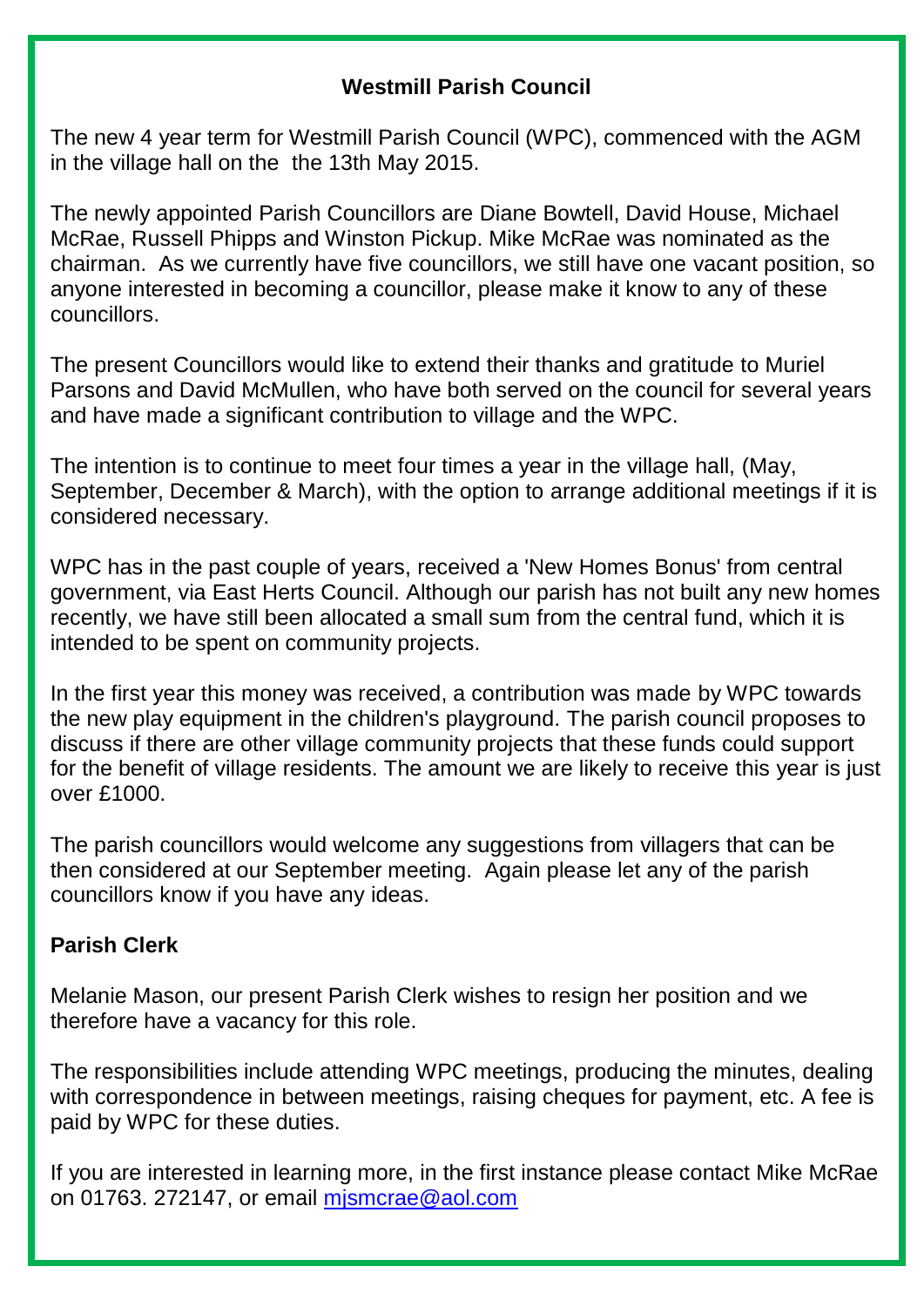#### **DATE FOR YOUR DIARY**



### **Westmill Art Exhibition**

Bank Holiday Weekend 29, 30 and 31 August 2015 10am to 5pm Westmill Village Hall, Westmill, Near Buntingford

> Attention all artists! The Exhibition will soon be here. New artists very welcome. Artists who have previously exhibited will be contacted.

Everyone welcome to come and enjoy the works of art on display. Entry into the exhibition is free of charge. All works are for sale. Hope to see you there.

> For further information or an entry form contact: Olga Partridge 01763 273654 Sue Phipps: [phippsappleyard@btinternet.com](mailto:phippsappleyard@btinternet.com) Please note change of contact details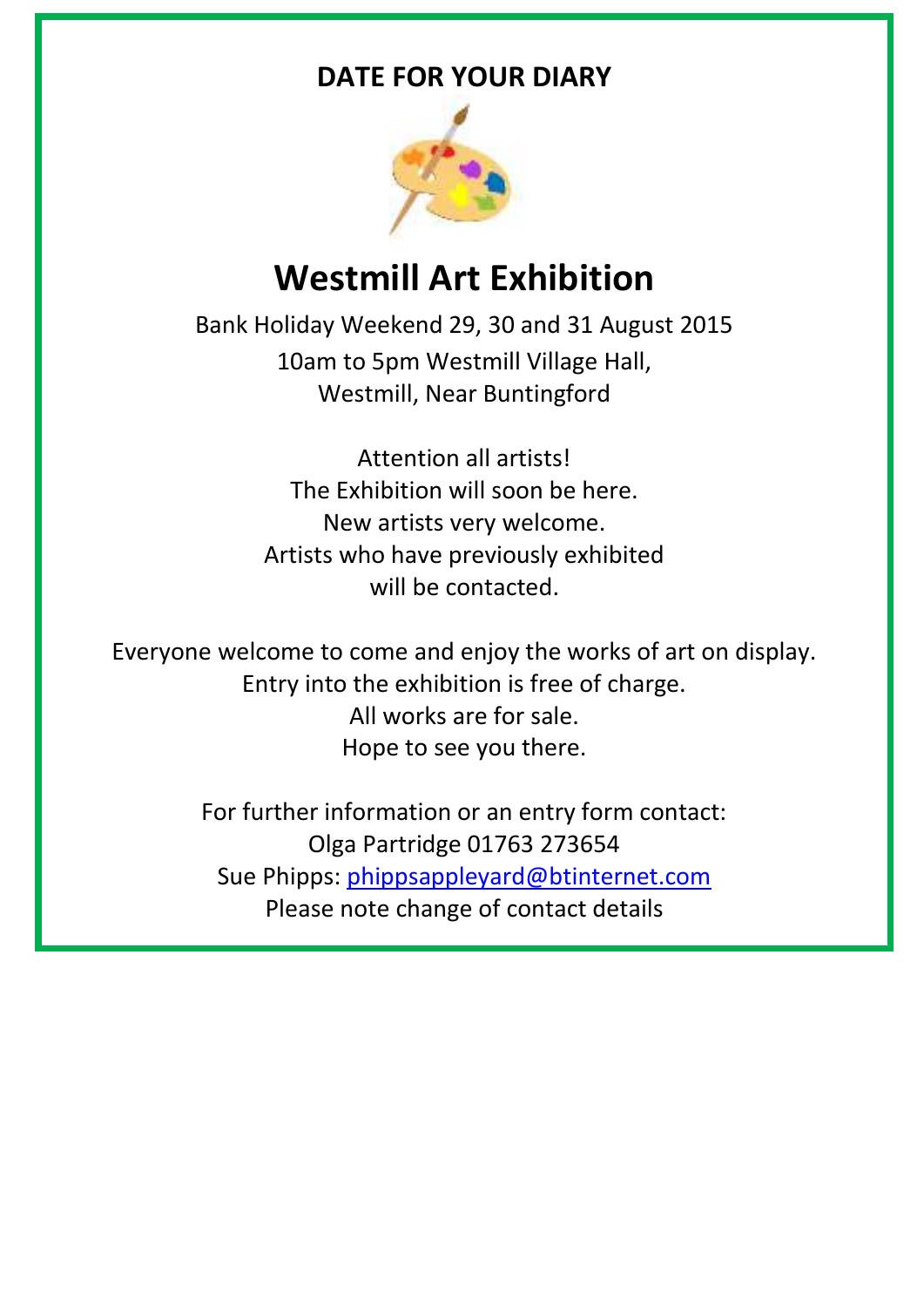### Daffodil Coffee Morning

#### Tuesday 31<sup>st</sup> March 2015

#### Held at The Pump House, Coles Park, Westmill



The morning was bright and breezy for the annual Westmill Daffodil Coffee Morning.

Over 60 people attended to enjoy tea, coffee and homemade cake and the added bonus of a walk in the very attractive gardens of Lady and Lord Carter to pick a bunch of daffodils. To end the proceedings a raffle was drawn with several prizes on hand.

The morning was very successful and we are delighted to announce that £382 was raised for St Mary the Virgin, Westmill Church funds.

A huge thank you to Lord and Lady Carter for allowing us to have the use of their home and beautiful gardens again for the event. Also many thanks to all the ladies and gentlemen involved in organising, setting up and running the Daffodil Coffee Morning.

Sue Phipps

#### **VILLAGE LOTTERY BE IN IT TO WIN IT!**

**Since it started, over £100 every month has come out in prize money with winners of £50, £30, £20 and £10 Ring Jan on 272217 or Liz on 272181 to join.**

Monies are divided equally between FoWC and prizes.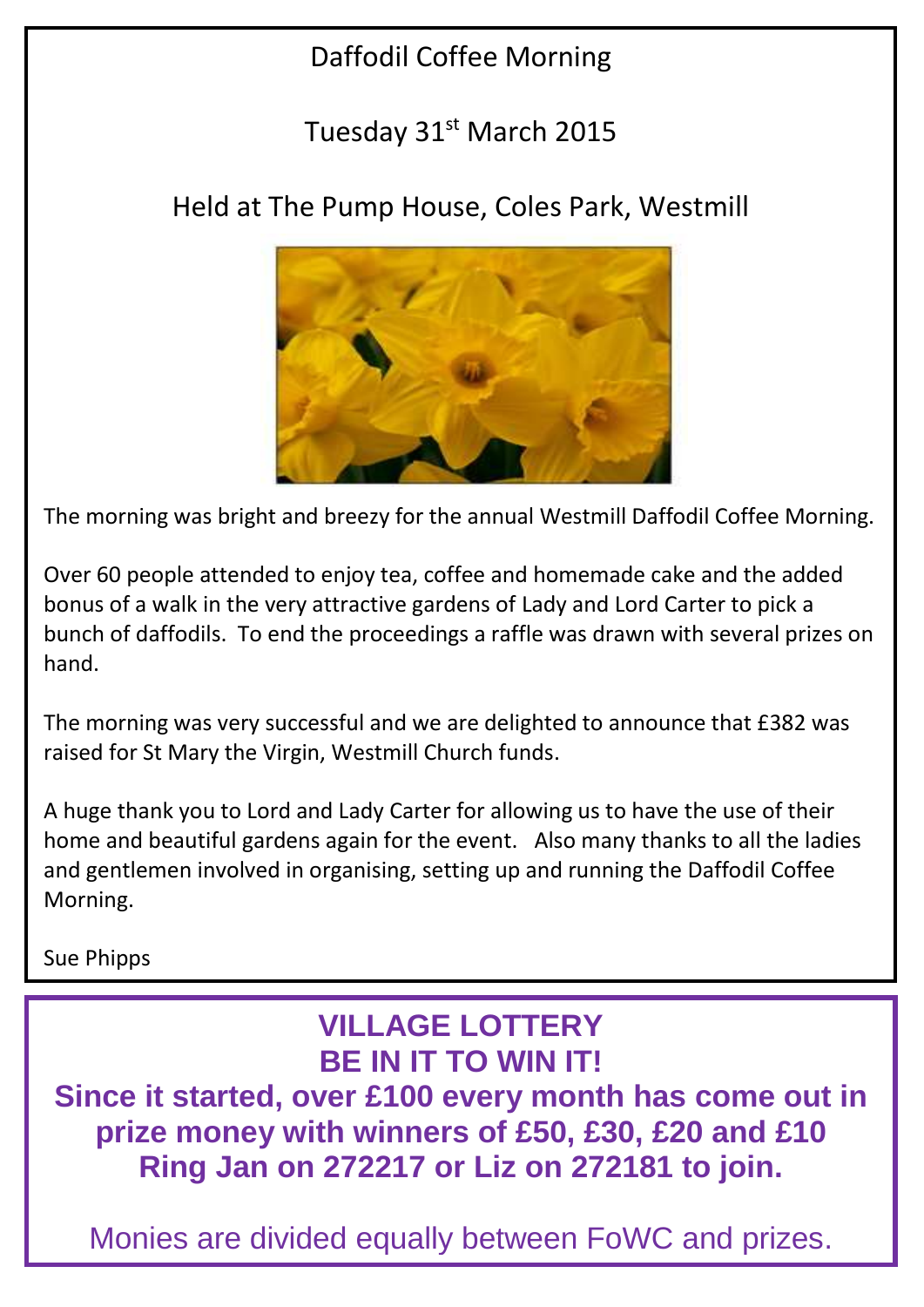#### **BELL RINGERS AT ST. MARY'S ON V.E. DAY**

 *approximately 45 minutes of continuous ringing. Angela I am sure you will want to join me in sending many congratulations to Angela (second from the left) who with friends from the district rang her first quarter peal in Westmill, Monday 25th May. A quarter peal takes was faultless, very well done, we are proud of you. Michael Thody* 



More about Angela........

"I started bell ringing in 2006 learning at Broxbourne.

Clif and I moved to Christchurch in New Zealand in 2007 and I went along to the cathedral where I continued with my ringing; making some great friends along the way. Unfortunately, Christchurch experienced a massive earthquake and the cathedral was severely damaged along with the bell tower. The bells were shipped back to London to be fixed and will be re-hung once the cathedral is rebuilt. We returned to the UK in 2009 where I continued with my ringing.

In 2012 we spotted a house in Westmill that we wanted to buy. I made an enquiry about whether the bells were rung in the village church as this was important to me. Before we even bough the house I even came along to a ringing event at Westmill to meet the local ringers and try out their bells - what a great bunch of people.

We moved into our house in Westmill in March 2012 and I introduced myself to Michael Thody. I was instantly welcomed along to ringing with the group and have now been ringing for most Sunday morning services at either Westmill or Aspenden, at weddings and to commemorate special events such as the Olympics and VE Day celebrations. It's so nice moving to a new area and instantly receiving such a great welcome and slotting into the village community all due to a hobby.

I had an opportunity to ring my first quarter peal and with the agreement of Michael Thody and Ian, the Vicar at Westmill, the group was allowed to have access and use of the church on the bank holiday Monday in May - to which I must give a big thank you. A quarter peal is ringing as a team with no guidance, following a strict set of rules, non-stop for 45 minutes. If achieved, performances are recognised by being published in The Ringing World magazine something which I can proudly say we achieved successfully.

Bell ringing is such a quintessentially British past time and you get to meet some wonderful people and visiting lovely towers with such beautiful views across the British countryside. I couldn't imagine not having bell ringing in my life. If you fancy giving it a go, why not contact Michael Thody. You will always be guaranteed a warm welcome". (271321 if you're interested - Ed.)